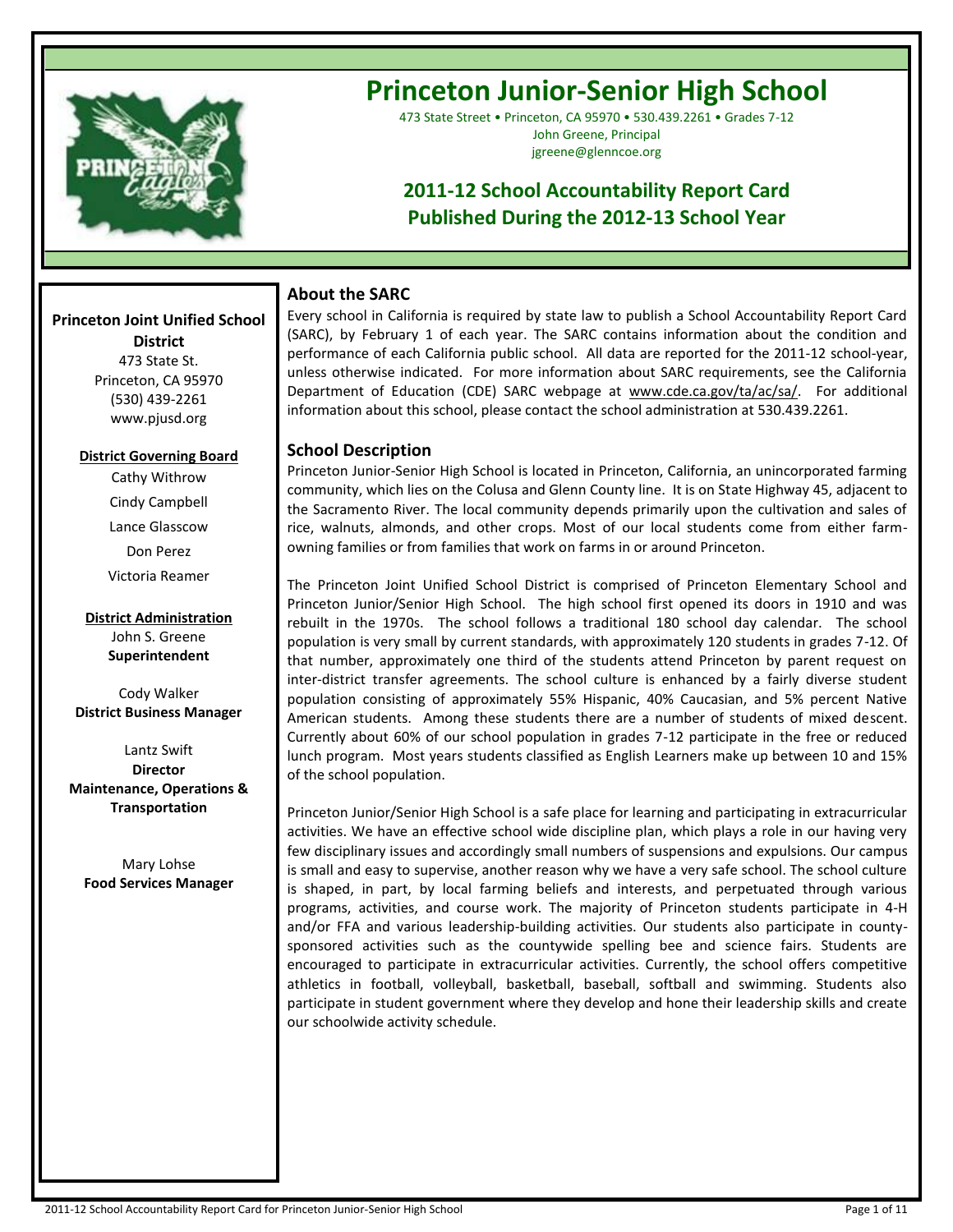Princeton Junior/Senior High School enjoys a very close relationship with parents and other community members, many of whom are Princeton graduates themselves. They are involved in the school and demonstrate their support in a variety of meaningful ways. Parents routinely provide transportation to and from athletic and other extracurricular events. They chaperone dances, take tickets at games, work in our snack bar, and help in classrooms. Parents also serve on our Site Council, School Board, and WASC Focus Groups. Our boosters club and the Princeton Community Eagles club continue to support academic and athletic/activity goals by raising money to offset the rising cost for these programs and for annual scholarships for deserving graduating seniors as they pursue post-high school goals.

While we are a small school and have only ten teachers, we offer a well-rounded education that parallels most other schools in our area. Our curriculum includes AP courses in English and math, core college preparatory courses, and general and vocational education courses. In 2011-12 we made tremendous progress on our API score, jumping 89 points from 686 to 775. Our score of 775 was the highest API score among the high schools in Glenn and Colusa Counties.

Each year our seniors apply for and are accepted to quality colleges and universities. Many are the recipients of awards and scholarships from both Glenn and Colusa counties to help them in their pursuit of post-high school education. Our dropout rate is extremely low, and nearly all seniors graduate on time with a diploma.

## **School Mission**

The mission of Princeton High School, an ethnically diverse, rural school that respects individual differences, is to graduate students with the skills and knowledge to be lifelong learners, transition to higher education or the workplace and become productive members of society. The implementation of a rigorous, dynamic, academic and career-technical curriculum will address career paths that will integrate technology, and be delivered in a partnership between an effective staff and the community.

## **Principal's Message**

I would like to extend to both new and returning families a sincere welcome to Princeton Junior Senior High School and hope that the upcoming school year proves to be positive and rewarding for all students. I am also inviting you to explore the Princeton Junior Senior High School's annual School Accountability Report Card, a required document that provides valuable information about our school's instructional program, academic achievements, classroom materials, school safety, facilities, and staff.

Princeton Junior Senior High provides a warm, stimulating environment where students are actively involved in the learning process in a rural setting with very attractive student/teacher ratios. Students receive a challenging, standards-based curriculum delivered by professional, dedicated and caring staff members.

Ongoing evaluation of student progress and achievement helps us refine the instructional program so students can achieve academic proficiency. We have made a commitment to provide the very best educational program possible for Princeton Unified School children, and welcome any suggestions or recommendations that will make our schools even stronger and more effective. Together through our hard work our students will be challenged to reach their maximum potential.

## **Opportunities for Parental Involvement**

Parents are encouraged to become involved in their child's learning environment either by volunteering in the classroom, participating in a decision-making group, or simply attending school events. Parents stay informed on upcoming events and school activities through the school web site, the school marquee, and flyers. Contact our district office at (530) 439-2261 for more information on how to become involved in your child's learning environment.

Opportunities to Volunteer:

- Classroom Helper
- Chaperone
- Fundraising
- Committees
- School Site Council
- WASC Team
- Migrant Parent Advisory Committee
- **•** School Activities
- Back to School Night
- Open House
- Athletics & Transportation
- Class Community
- Project Activities
- Field trips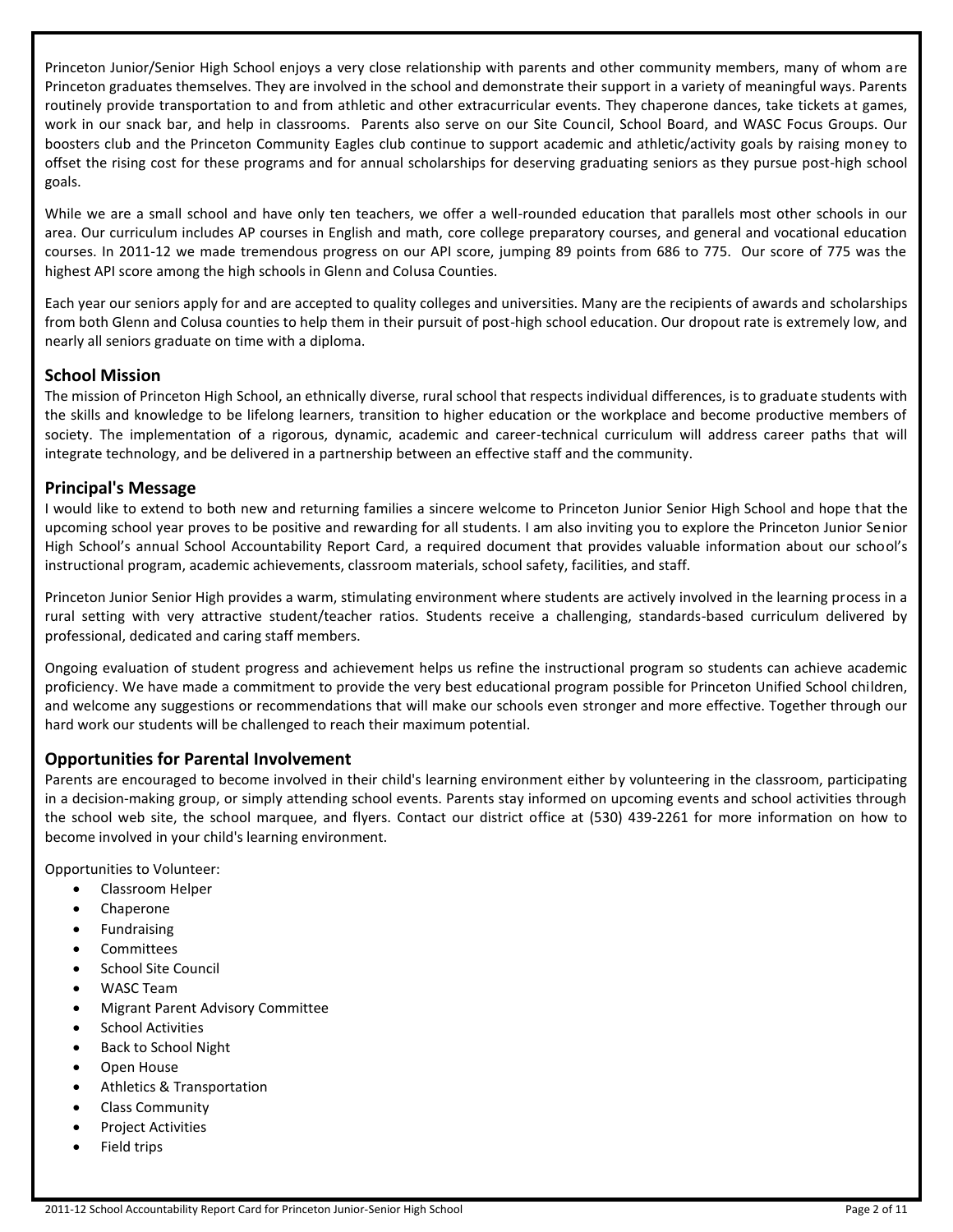| <b>Student Enrollment by Grade Level</b>        |     |  |  |  |
|-------------------------------------------------|-----|--|--|--|
| <b>Number of Students</b><br><b>Grade Level</b> |     |  |  |  |
| Gr. 7                                           | 13  |  |  |  |
| Gr. 8                                           | 17  |  |  |  |
| Gr. 9                                           | 20  |  |  |  |
| Gr. 10                                          | 21  |  |  |  |
| Gr. 11                                          | 17  |  |  |  |
| Gr. 12                                          | 20  |  |  |  |
| <b>Total</b>                                    | 108 |  |  |  |

**Student Enrollment by Group**

**Black or African American** and the state of the original control of the original control of the original control of the original control of the original control of the original control of the original control of the origi

**Asian-------** 0 **Filipino** 0 **Hispanic or Latino Hispanic or Latino Native Hawaiian/Pacific Islander** | **Case 10:33 White** 36.1 **Two or More Races** 0 **Socioeconomically Disadvantaged** 67.6 **English Learners** 12 **Students with Disabilities 1** a.6

**American Indian or Alaska Native** 

**Asian** 

**Group Percent of Total Enrollment** 

5.6

| <b>Average Class Size and Class Size Distribution</b> |  |
|-------------------------------------------------------|--|
|                                                       |  |
|                                                       |  |

|                |      |                           |      |          |    |    | <b>Number of Classrooms*</b> |    |    |       |    |    |
|----------------|------|---------------------------|------|----------|----|----|------------------------------|----|----|-------|----|----|
|                |      | <b>Average Class Size</b> |      | $1 - 20$ |    |    | $21 - 32$                    |    |    | $33+$ |    |    |
| Year           | 10   | 11                        | 12   | 10       | 11 | 12 | 10                           | 11 | 12 | 10    | 11 | 12 |
| <b>English</b> | 15.6 | 15.7                      | 13.6 | 9        | 8  | 9  | 0                            | 1  | 0  | 0     | 0  | 0  |
| <b>Math</b>    | 12.8 | 12.1                      | 10.5 | 10       | 11 | 11 | 0                            | 0  | 0  | 0     | 0  | 0  |
| <b>Science</b> | 13.3 | 16.7                      | 14.6 | 6        | 3  | 5  | 0                            | 0  | 0  | 0     | 0  | 0  |
| lss            | 19.8 | 20.5                      | 17.6 | 5        | 4  | 5  | 1                            | 2  | 0  | 0     | 0  | 0  |

Number of classes indicates how many classrooms fall into each size category (a range of total students per classroom). At the secondary school level, this information is reported by subject area, English, Math, Science and Social Science (SS), rather than grade level.

| <b>Suspensions and Expulsions</b>              |         |       |           |  |  |  |
|------------------------------------------------|---------|-------|-----------|--|--|--|
| <b>School</b><br>$09-10$<br>$11 - 12$<br>10-11 |         |       |           |  |  |  |
| <b>Suspensions Rate</b>                        | 1.8     | 0.08  |           |  |  |  |
| <b>Expulsions Rate</b>                         |         |       |           |  |  |  |
| <b>District</b>                                | $09-10$ | 10-11 | $11 - 12$ |  |  |  |
| <b>Suspensions Rate</b>                        | 0.9     | 0.04  | 2.7       |  |  |  |
| <b>Expulsions Rate</b>                         |         |       |           |  |  |  |

The rate of suspensions and expulsions is calculated by dividing the total number of incidents by the total enrollment (and multiplying by 100).

| <b>School Safety Plan</b> |  |
|---------------------------|--|

This section provides information about the school's comprehensive safety plan, including the dates on which the safety plan was last reviewed, updated, and discussed with faculty; as well as a brief description of the key elements of the plan.

The School Safety Plan is reviewed, updated, and discussed with school faculty annually. The plan establishes and defines procedures/guidelines for the safe and orderly response to earthquakes, fires, floods, intruders, and other emergency disasters. It outlines the protocol for teachers and staff, including the use of telephone trees. The Safety Plan also contains the numbers for each agency that should be contacted in the event of an emergency. To prepare our students and staff for potential disasters and in according law, all schools in the Princeton Joint Unified School District routinely participates in simulated emergency preparedness drills. Each year, there are safety checks by the state Fire Marshall as well as by our insurance carrier. The District is mandated to correct any safety deficiency. We do all we can to ensure the safety of our students, staff, and community at large. To insure safety on campus, supervisors or administrators routinely monitor appropriate behavior Campus supervisors are assigned to monitor appropriate behavior, and to ensure that all people are authorized to be on school property, all visitors must sign in when entering the campus. Our student discipline handbook is updated annually and shared with each student during a pre-selected period at the beginning of each school year. This helps to insure that all students are aware of behavior expectation and consequences; a copy is then mailed home to all parents/guardians. The District offers first aid training each year. Although all staff is encouraged to attend, it is mandatory training for all coaches and health aides.

For more information about how parents can receive more information, or view the School Safety Plan, contact the District Office at 530-439-2261.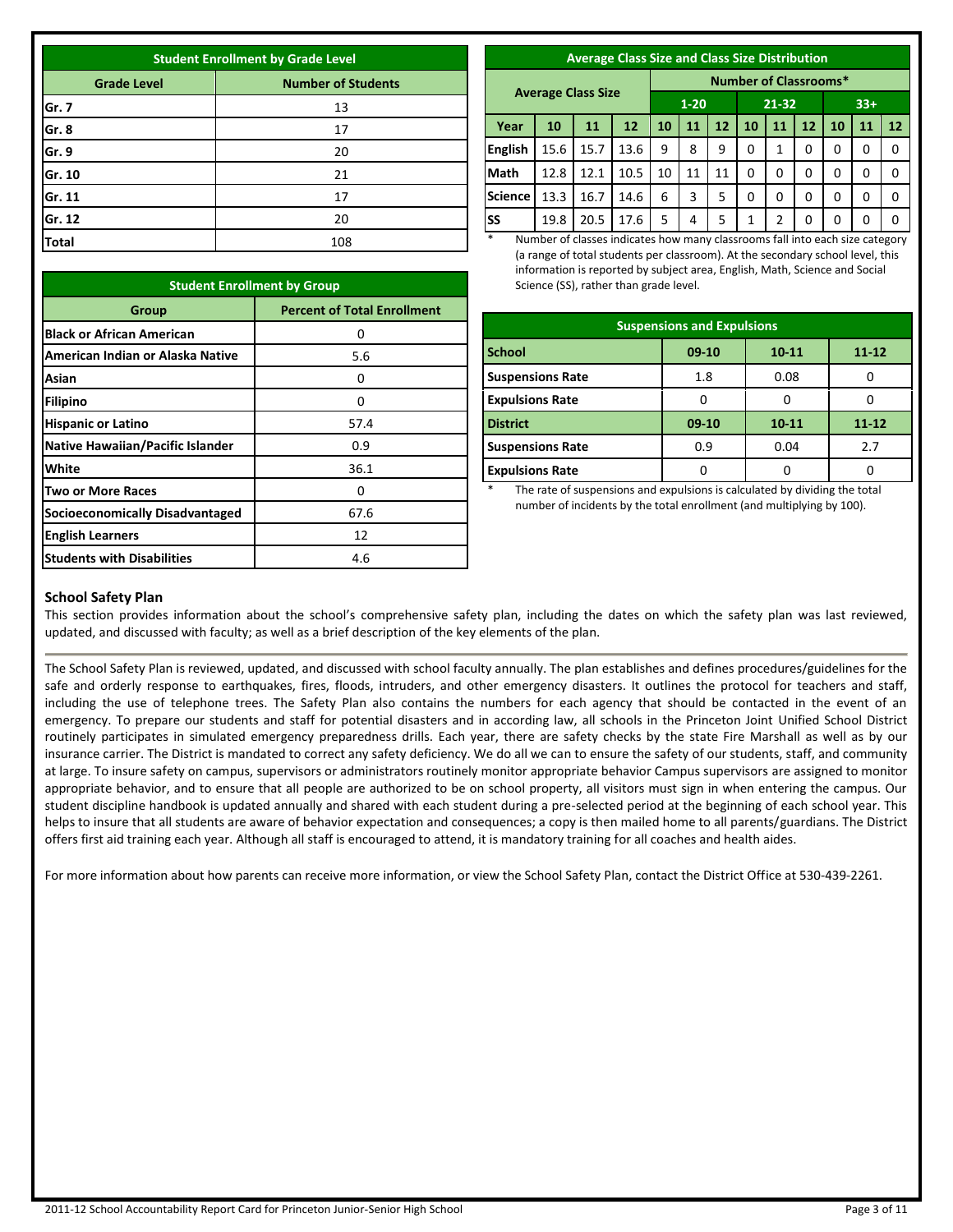#### **School Facility Conditions and Planned Improvements (School Year 2012-13)**

This section provides information from the most recent Facility Inspection Tool (FIT) data (or equivalent), including:

- Description of the safety, cleanliness, and adequacy of the school facility
- Description of any planned or recently completed facility improvements
- The year and month in which the data were collected
- Description of any needed maintenance to ensure good repair

#### **Year and month in which data were collected:** 11/26/2012

The district takes great efforts to ensure that all schools are clean, safe, and functional through proper facilities maintenance and campus supervision. Princeton Junior Senior High's original facilities were built in the 1950s with the addition of the CDS classroom in 2004. Ongoing maintenance and campus improvements ensure facilities remain up to date and provide adequate space for students and staff. District maintenance and site custodial staff ensures that the repairs necessary to keep the school in good condition are completed in a timely manner. A work order process is used by school and district staff to communicate non-routine maintenance requests. Every morning before school begins; the custodian inspects facilities for safety hazards or other conditions that need attention prior to students and staff entering school grounds. Two custodians are assigned to PHS.

The custodians are responsible for:

- Grounds keeping
- Restrooms
- Cafeteria Cleanup/Setup
- Office Area Cleaning

Restrooms are checked throughout the day for cleanliness and subsequently cleaned as needed. The Director of Maintenance and Operations communicates daily with the Superintendent and custodial staff concerning maintenance and school safety issues.

The district Director of Maintenance & Operations does an annual inspection of all sites in accordance with Education Code §17592.72(c) (1). The most recent report took place on November 26, 2012. The inspection tool is on file and available for review at the district office.

#### **School Facility Good Repair Status (School Year 2012-13)**

This section provides information from the most recent Facility Inspection Tool (FIT) data (or equivalent), including:

- Determination of repair status for systems listed
- Description of any needed maintenance to ensure good repair
- The Overall Rating (bottom row)

| <b>School Facility Good Repair Status</b>                                     |                                 |                      |                                 |                          |                                |
|-------------------------------------------------------------------------------|---------------------------------|----------------------|---------------------------------|--------------------------|--------------------------------|
|                                                                               |                                 | <b>Repair Status</b> |                                 | <b>Repair Needed and</b> |                                |
| <b>System Inspected</b>                                                       | <b>Exemplary</b>                | Good                 | Fair                            | Poor                     | <b>Action Taken or Planned</b> |
| Systems:<br>Gas Leaks, Mechanical/HVAC, Sewer                                 | $\lceil$ $\rceil$               | [X]                  | $\lceil$ $\rceil$               | $\lceil$                 |                                |
| Interior:<br><b>Interior Surfaces</b>                                         | $\left[ \ \right]$              | [X]                  | $\begin{bmatrix} \end{bmatrix}$ | $\lceil$                 |                                |
| <b>Cleanliness:</b><br>Overall Cleanliness, Pest/ Vermin Infestation          | $\lceil$ $\rceil$               | [X]                  | $\lceil$ $\rceil$               | $\lceil$                 |                                |
| <b>Electrical:</b><br>Electrical                                              | $\begin{bmatrix} \end{bmatrix}$ | [X]                  | $\left[ \quad \right]$          | $\lceil$ $\rceil$        |                                |
| <b>Restrooms/Fountains:</b><br>Restrooms, Sinks/ Fountains                    | $\begin{bmatrix} \end{bmatrix}$ | [X]                  | $\begin{bmatrix} \end{bmatrix}$ | $\lceil$ $\rceil$        |                                |
| Safety:<br>Fire Safety, Hazardous Materials                                   | $\begin{bmatrix} \end{bmatrix}$ | [X]                  | $\begin{bmatrix} \end{bmatrix}$ | $\lceil$                 |                                |
| Structural:<br><b>Structural Damage, Roofs</b>                                | $\begin{bmatrix} \end{bmatrix}$ | [X]                  | $\begin{bmatrix} \end{bmatrix}$ | $\lceil$                 |                                |
| <b>External:</b><br>Playground/School Grounds, Windows/<br>Doors/Gates/Fences | $\begin{bmatrix} \end{bmatrix}$ | [X]                  | $\lceil$ $\rceil$               | $\lceil$                 |                                |
| <b>Overall Rating</b>                                                         | $\begin{bmatrix} \end{bmatrix}$ | [X]                  | $\begin{bmatrix} \end{bmatrix}$ | $\lceil$ $\rceil$        |                                |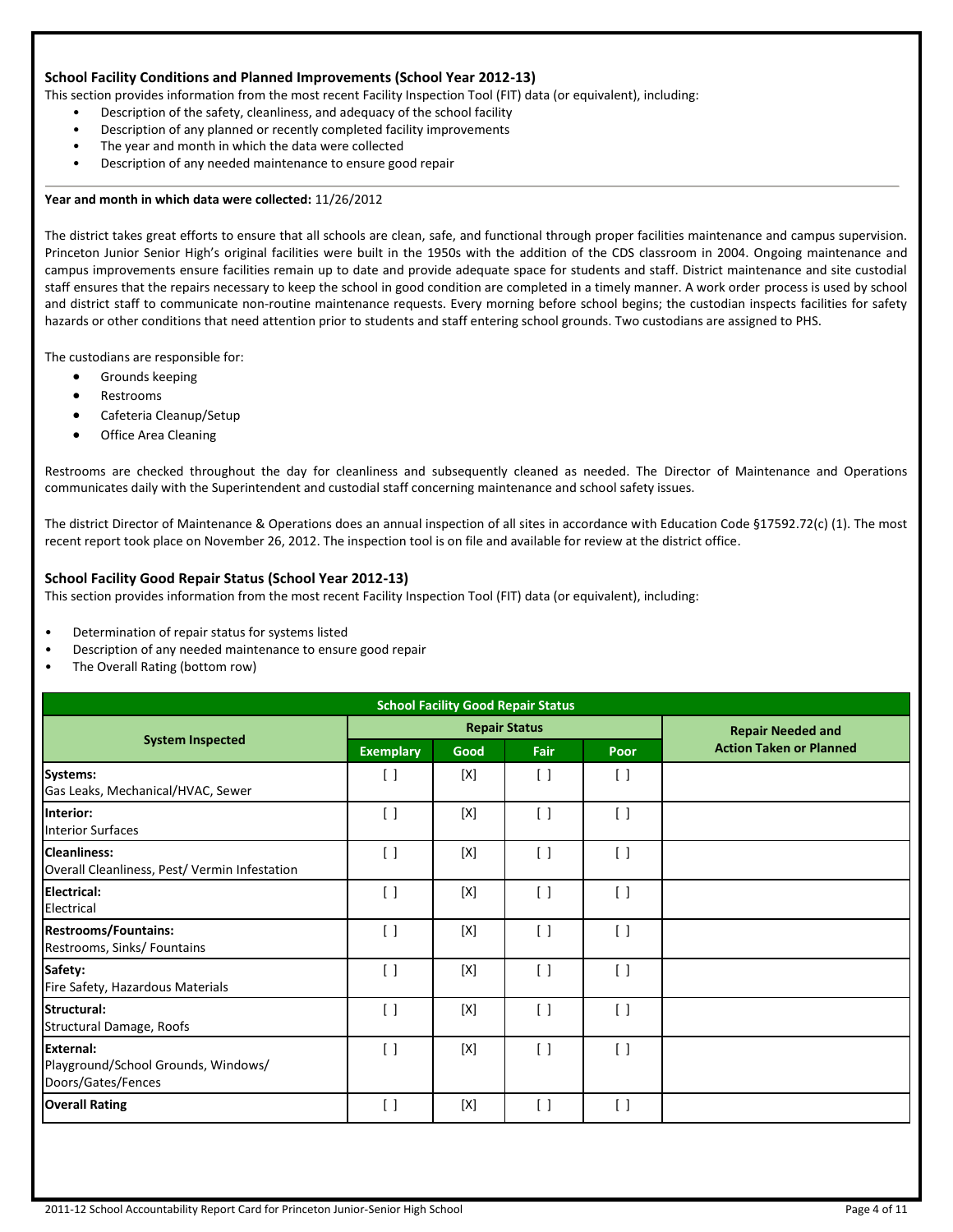| <b>Teacher Credentials</b>           |           |           |           |  |  |
|--------------------------------------|-----------|-----------|-----------|--|--|
| <b>School</b>                        | $09 - 10$ | $10 - 11$ | $11 - 12$ |  |  |
| <b>Fully Credentialed</b>            |           | 9         | 9         |  |  |
| <b>Without Full Credential</b>       | n         |           |           |  |  |
| <b>Teaching Outside Subject Area</b> | n         |           |           |  |  |
| <b>Districtwide</b>                  | $09-10$   | $10 - 11$ | $11 - 12$ |  |  |
| <b>Fully Credentialed</b>            |           |           | 17        |  |  |
| <b>Without Full Credential</b>       |           |           |           |  |  |

| Teacher Misassignments and Vacant Teacher Positions at this School |  |  |  |  |  |  |
|--------------------------------------------------------------------|--|--|--|--|--|--|
| <b>School</b><br>$10 - 11$<br>$11 - 12$<br>$12 - 13$               |  |  |  |  |  |  |
| Teachers of English Learners                                       |  |  |  |  |  |  |
| Total Teacher Misassignments                                       |  |  |  |  |  |  |
| <b>Vacant Teacher Positions</b>                                    |  |  |  |  |  |  |

\* "Misassignments" refers to the number of positions filled by teachers who lack legal authorization to teach that grade level, subject area, student group, etc.

#### **Professional Development**

This section provides information on the number of days provided for professional development and continuous professional growth in the most recent three year period.

All training and curriculum development activities at Princeton Junior Senior High revolve around the California State Content Standards and Frameworks. Professional development activities support adoption of new curriculum, language arts and math curricula, and alignment of curriculum to state content standards. Decisions concerning selection of staff development activities are performed by the superintendent/principal using tools such as teacher input, state assessment results, and data analysis to determine the areas in which additional teacher training may enhance classroom instruction and increase student achievement levels. It is the goal of the school to align our Single Site Plan for Student Success, our Vision and our Mission with all expenditures that support professional development. Princeton Junior Senior High includes three paid staff development days each year which are devoted to the improvement of student achievement and to the development of safe schools.

The district also offers ongoing support to new teachers through the Beginning Teacher Support and Assessment, and all teachers are highly encouraged to attend professional workshops and conferences to hone their skills. Classified support staff receives job related training from department supervisors and the Glenn County Office of Education.

#### **Core Academic Classes Taught by Highly Qualified Teachers**

The Federal Elementary and Secondary Education Act (ESEA), also known as No Child Left Behind (NCLB), requires that core academic subjects be taught by Highly Qualified Teachers, defined as having at least a bachelor's degree, an appropriate California teaching credential, and demonstrated core academic subject area competence. For more information, see the CDE *Improving Teacher and Principal Quality* webpage at: www.cde.ca.gov/nclb/sr/tq/

| <b>Percent of Classes In Core Academic Subjects</b><br><b>Core Academic Classes Taught by Highly Qualified Teachers</b>                        |                     |  |  |  |  |
|------------------------------------------------------------------------------------------------------------------------------------------------|---------------------|--|--|--|--|
| <b>Taught by Highly</b><br><b>Not Taught by Highly</b><br><b>Location of Classes</b><br><b>Qualified Teachers</b><br><b>Qualified Teachers</b> |                     |  |  |  |  |
| <b>This School</b>                                                                                                                             | 100                 |  |  |  |  |
|                                                                                                                                                | <b>Districtwide</b> |  |  |  |  |
| <b>All Schools</b>                                                                                                                             | 100                 |  |  |  |  |
| <b>High-Poverty Schools</b>                                                                                                                    | 100                 |  |  |  |  |
| <b>Low-Poverty Schools</b>                                                                                                                     |                     |  |  |  |  |

High-poverty schools are defined as those schools with student eligibility of approximately 40 percent or more in the free and reduced price meals program. Low-poverty schools are those with student eligibility of approximately 25 percent or less in the free and reduced price meals program.

| <b>Academic Counselors and Other Support Staff at this School</b> |   |  |  |  |  |
|-------------------------------------------------------------------|---|--|--|--|--|
| <b>Number of Full-Time Equivalent (FTE)</b>                       |   |  |  |  |  |
| <b>Academic Counselor</b>                                         |   |  |  |  |  |
| Social/Behavioral or Career Development Counselor                 | n |  |  |  |  |
| Library Media Teacher (Librarian)                                 | 0 |  |  |  |  |
| Library Media Services Staff (Paraprofessional)                   | n |  |  |  |  |
| <b>Psychologist</b>                                               | n |  |  |  |  |
| <b>Social Worker</b>                                              | 0 |  |  |  |  |
| <b>Nurse</b>                                                      | Ω |  |  |  |  |
| Speech/Language/Hearing Specialist                                | n |  |  |  |  |
| <b>Resource Specialist</b>                                        | n |  |  |  |  |
| Other<br>n                                                        |   |  |  |  |  |
| <b>Average Number of Students per Staff Member</b>                |   |  |  |  |  |
| <b>Academic Counselor</b><br>122                                  |   |  |  |  |  |

One Full-Time Equivalent (FTE) equals one staff member working full-time; one FTE could also represent two staff members who each work 50 percent of full-time.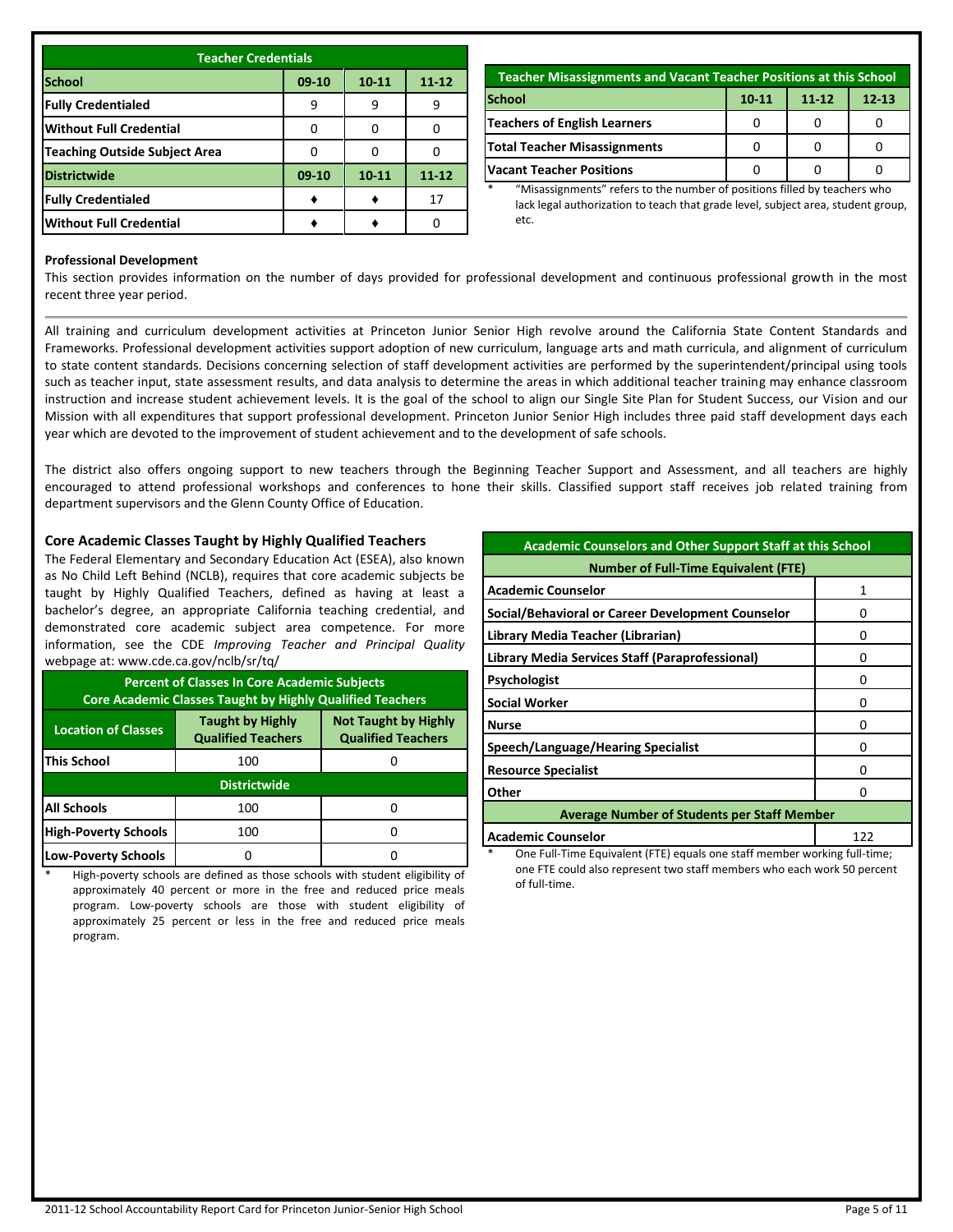| <b>Expenditures Per Pupil and School Site Teacher Salaries</b><br>(Fiscal Year 2010-11) |                                                 |                               |                     |                          |  |
|-----------------------------------------------------------------------------------------|-------------------------------------------------|-------------------------------|---------------------|--------------------------|--|
|                                                                                         |                                                 | <b>Expenditures Per Pupil</b> |                     | Average                  |  |
| Level                                                                                   | <b>Total</b>                                    | <b>Restricted</b>             | <b>Unrestricted</b> | <b>Teacher</b><br>Salary |  |
| <b>School Site</b>                                                                      | \$10964.82                                      | \$1879.34                     | \$9085.48           | \$50246.00               |  |
| <b>District</b>                                                                         |                                                 |                               | \$9085.48           |                          |  |
| State                                                                                   |                                                 |                               | \$5,455             | \$57,948                 |  |
|                                                                                         | <b>Percent Difference: School Site/District</b> | 0%                            | 9%                  |                          |  |
|                                                                                         | Percent Difference: School Site/ State          |                               | 50%                 | $-13%$                   |  |

\* **Supplemental/Restricted** expenditures come from money whose use is controlled by law or by a donor. Money that is designated for specific purposes by the district or governing board is not considered restricted.

\* **Basic/Unrestricted expenditures** are from money whose use, except for general guidelines, is not controlled by law or by a donor.

For detailed information on school expenditures for all districts in California, see the CDE Current Expense of Education & Per-pupil Spending webpage at www.cde.ca.gov/ds/fd/ec/. For information on teacher salaries for all districts in California, see the CDE Certificated Salaries & Benefits webpage at www.cde.ca.gov/ds/fd/cs/. To look up expenditures and salaries for a specific school district, see the Ed-Data Web site at: www.ed-data.org.

| <b>Teacher and Administrative Salaries (Fiscal Year 2010-11)</b> |                                  |                                                                  |  |  |  |
|------------------------------------------------------------------|----------------------------------|------------------------------------------------------------------|--|--|--|
| Category                                                         | <b>District</b><br><b>Amount</b> | <b>State Average for</b><br><b>Districts In Same</b><br>Category |  |  |  |
| <b>Beginning Teacher Salary</b>                                  |                                  | \$38,099                                                         |  |  |  |
| <b>Mid-Range Teacher Salary</b>                                  |                                  | \$55,582                                                         |  |  |  |
| <b>Highest Teacher Salary</b>                                    |                                  | \$71,884                                                         |  |  |  |
| <b>Average Principal Salary (ES)</b>                             |                                  | \$88,790                                                         |  |  |  |
| <b>Average Principal Salary (MS)</b>                             |                                  | \$93,519                                                         |  |  |  |
| <b>Average Principal Salary (HS)</b>                             |                                  | \$95,671                                                         |  |  |  |
| <b>Superintendent Salary</b>                                     |                                  | \$115,401                                                        |  |  |  |
| <b>Percent of District Budget</b>                                |                                  |                                                                  |  |  |  |
| <b>Teacher Salaries</b>                                          | 34%                              | 34%                                                              |  |  |  |
| <b>Administrative Salaries</b>                                   | 8%                               | 7%                                                               |  |  |  |

For detailed information on salaries, see the CDE Certificated Salaries & Benefits webpage at www.cde.ca.gov/ds/fd/cs/.

#### **Types of Services Funded (Fiscal Year 2011-12)**

This section provides specific information about the types of programs and services available at the school that support and assists students. For example, this narrative may include information about supplemental educational services related to the school's federal Program Improvement (PI) status.

Princeton offers before and after school tutoring to students who scored low on the state standards tests or are at risk of retention. A credit recovery class is available for students who need to make up for credit deficiencies. Online classes in a variety of subjects, including AP level, are available to students. Summer school is offered to students who need to make up credits.

#### **Quality, Currency, Availability of Textbooks and Instructional Materials (School Year 2012-13)**

This section describes whether the textbooks and instructional materials used at the school are from the most recent adoption; whether there are sufficient textbooks and instruction materials for each student; and information about the school's use of any supplemental curriculum or non-adopted textbooks or instructional materials.

#### **Year and month in which data were collected:**

| <b>Textbooks and Instructional Materials</b>                                                                                                                       |                                                               |  |  |  |
|--------------------------------------------------------------------------------------------------------------------------------------------------------------------|---------------------------------------------------------------|--|--|--|
| <b>Core Curriculum Area</b>                                                                                                                                        | <b>Textbooks and Instructional Materials/Year of Adoption</b> |  |  |  |
| <b>Reading/Language Arts</b><br>The textbooks listed are<br><b>Yes</b><br>from most recent adoption:                                                               | 7th-8th 4-22-2010<br>9th-12th 7-21-2011                       |  |  |  |
| Percent of students lacking<br>0%<br>their own assigned<br>textbook:                                                                                               |                                                               |  |  |  |
| <b>Mathematics</b><br>The textbooks listed are<br><b>Yes</b><br>from most recent adoption:<br>Percent of students lacking<br>0%<br>their own assigned<br>textbook: | Pre-Alg 8-16-2006<br>Algebra 18-16-2007                       |  |  |  |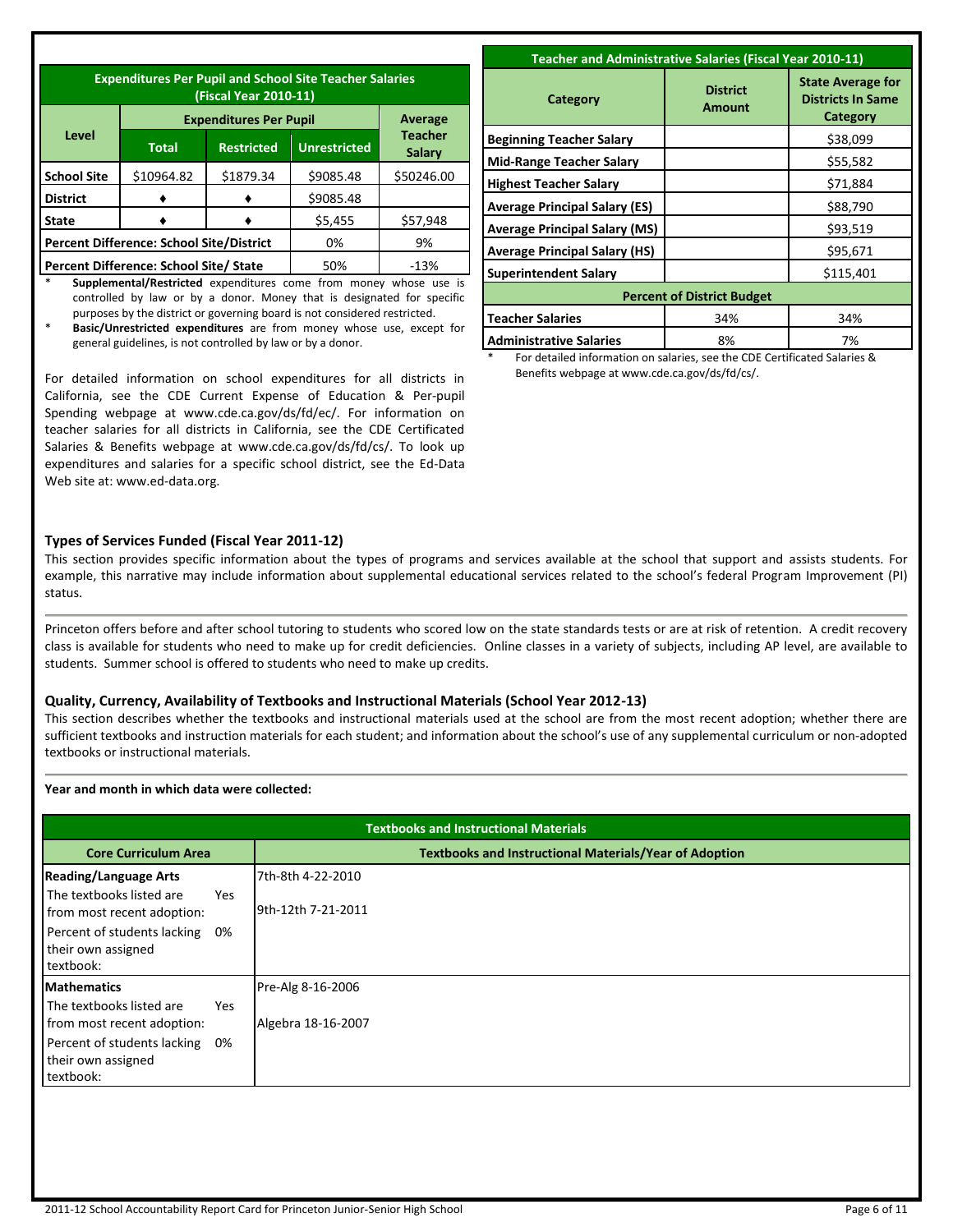| <b>Textbooks and Instructional Materials</b>                                                                                                                       |           |                                                               |  |  |  |
|--------------------------------------------------------------------------------------------------------------------------------------------------------------------|-----------|---------------------------------------------------------------|--|--|--|
| <b>Core Curriculum Area</b>                                                                                                                                        |           | <b>Textbooks and Instructional Materials/Year of Adoption</b> |  |  |  |
| <b>Science</b><br>The textbooks listed are<br>from most recent adoption:<br>Percent of students lacking<br>their own assigned<br>textbook:                         | Yes<br>0% | Chemistry 12-18-2008<br>Modern Biology                        |  |  |  |
| <b>History-Social Science</b><br>The textbooks listed are<br>from most recent adoption:<br>Percent of students lacking<br>their own assigned<br>textbook:          | Yes<br>0% | Various texts and adoptions                                   |  |  |  |
| <b>Foreign Language</b><br>The textbooks listed are<br>from most recent adoption:<br>Percent of students lacking<br>their own assigned<br>textbook:                | Yes<br>0% | Spanish I & II 5-19-2004                                      |  |  |  |
| <b>Health</b><br>The textbooks listed are<br>from most recent adoption:<br>Percent of students lacking<br>their own assigned<br>textbook:                          | Yes<br>0% | <b>Glencoe Teen Health</b><br>10-18-2006                      |  |  |  |
| <b>Science Laboratory Equipment</b><br>The textbooks listed are<br>from most recent adoption:<br>Percent of students lacking 0%<br>their own assigned<br>textbook: |           | Ongoing as needed                                             |  |  |  |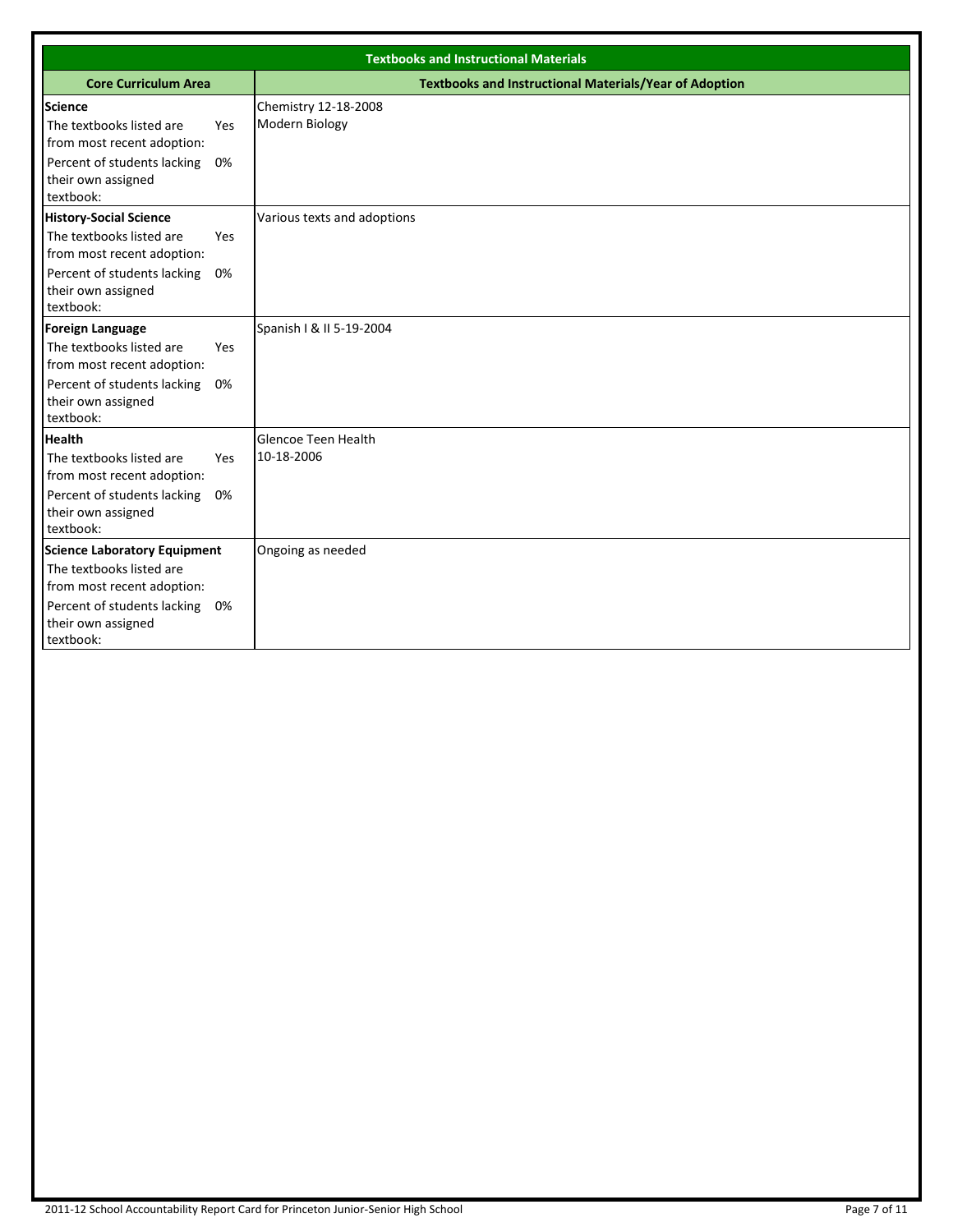Note: Scores are not shown when the number of students tested is ten or less, either because the number of students in this category is too small for statistical accuracy or to protect student privacy.

The Standardized Testing and Reporting (STAR) Program consists of several key components, including:

- **California Standards Tests (CSTs)**, which include Englishlanguage arts (ELA) and mathematics (Math) in grades two through eleven; science in grades five, eight, and nine through eleven; and history-social science (H-SS) in grades eight, and nine through eleven.
- **California Modified Assessment (CMA)**, an alternate assessment that is based on modified achievement standards in ELA for grades three through eleven; mathematics for grades three through seven, Algebra I, and Geometry; and science in grades five and eight, and Life Science in grade ten. The CMA is designed to assess those students whose disabilities preclude them from achieving grade-level proficiency on an assessment of the California content standards with or without accommodations.
- **California Alternate Performance Assessment (CAPA)**, includes ELA and mathematics in grades two through eleven, and science for grades five, eight, and ten. The CAPA is given to those students with significant cognitive disabilities whose disabilities prevent them from taking either the CSTs with accommodations or modifications or the CMA with accommodations.

The assessments under the STAR Program show how well students are doing in relation to the state content standards. On each of these assessments, student scores are reported as performance levels.

For detailed information regarding the STAR Program results for each grade and performance level, including the Percent of Students not tested, see the CDE STAR Results Web site at star.cde.ca.gov.

| <b>STAR Results for All Students - Three-Year Comparison</b> |                                                              |           |           |                 |           |           |              |           |           |
|--------------------------------------------------------------|--------------------------------------------------------------|-----------|-----------|-----------------|-----------|-----------|--------------|-----------|-----------|
|                                                              | <b>Percent of Students Scoring at Proficient or Advanced</b> |           |           |                 |           |           |              |           |           |
| <b>Subject</b>                                               | <b>School</b>                                                |           |           | <b>District</b> |           |           | <b>State</b> |           |           |
|                                                              | $09-10$                                                      | $10 - 11$ | $11 - 12$ | $09-10$         | $10 - 11$ | $11 - 12$ | 09-10        | $10 - 11$ | $11 - 12$ |
| <b>ELA</b>                                                   | 31                                                           | 34        | 57        | 36              | 41        | 59        | 52           | 54        | 56        |
| Math                                                         | 25                                                           | 19        | 24        | 40              | 37        | 43        | 48           | 50        | 51        |
| Science                                                      | 58                                                           | 42        | 61        | 52              | 35        | 62        | 54           | 57        | 60        |
| <b>H-SS</b>                                                  | 38                                                           | 44        | 37        | 36              | 44        | 37        | 44           | 48        | 49        |

#### **Internet Access**

Internet access is available at public libraries and other locations that are publicly accessible. Access to the Internet at libraries and public locations is generally provided on a first-come, first-served basis. Other use restrictions may include the hours of operation, the length of time that a workstation may be used (depending on availability), the types of software programs available on a workstation, and the ability to print documents.

#### **EdData Partnership Web Site**

EdData is a partnership of the CDE, EdSource, and the Fiscal Crisis Management and Assistance Team (FCMAT) that provides extensive financial, demographic, and performance information about California's public kindergarten through grade twelve school districts and schools.

| <b>2012 STAR Results by Student Group</b>                      |                                                                        |             |                |        |  |
|----------------------------------------------------------------|------------------------------------------------------------------------|-------------|----------------|--------|--|
| Group                                                          | <b>Percent of Students Scoring at</b><br><b>Proficient or Advanced</b> |             |                |        |  |
|                                                                | <b>ELA</b>                                                             | <b>Math</b> | <b>Science</b> | $H-SS$ |  |
| All Students in the LEA                                        | 59                                                                     | 43          | 62             | 37     |  |
| All Student at the School                                      | 57                                                                     | 24          | 61             | 37     |  |
| Male                                                           | 54                                                                     | 22          | 56             | 50     |  |
| Female                                                         | 61                                                                     | 25          | 64             | 28     |  |
| <b>Black or African American</b>                               |                                                                        |             |                |        |  |
| American Indian or Alaska Native                               |                                                                        |             |                |        |  |
| Asian                                                          |                                                                        |             |                |        |  |
| <b>Filipino</b>                                                |                                                                        |             |                |        |  |
| <b>Hispanic or Latino</b>                                      | 52                                                                     | 22          | 55             | 33     |  |
| <b>Native Hawaiian/Pacific Islander</b>                        |                                                                        |             |                |        |  |
| White                                                          | 72                                                                     | 28          | 69             | 44     |  |
| <b>Two or More Races</b>                                       |                                                                        |             |                |        |  |
| <b>Socioeconomically Disadvantaged</b>                         | 48                                                                     | 22          | 59             | 33     |  |
| <b>English Learners</b>                                        |                                                                        |             |                |        |  |
| <b>Students with Disabilities</b>                              |                                                                        |             |                |        |  |
| <b>Students Receiving Migrant</b><br><b>Education Services</b> |                                                                        |             |                |        |  |

#### **California Physical Fitness Test Results**

The California Physical Fitness Test (PFT) is administered to students in grades five, seven, and nine only. This table displays by grade level the Percent of Students meeting the fitness standards for the most recent testing period. For detailed information regarding this test, and comparisons of a school's test results to the district and state, see the CDE PFT webpage at www.cde.ca.gov/ta/tg/pf/.

| Grade        | Percent of Students Meeting Fitness Standards |        |        |  |  |
|--------------|-----------------------------------------------|--------|--------|--|--|
| <b>Level</b> | 4 of 6                                        | 5 of 6 | 6 of 6 |  |  |
|              | 15.4                                          | 38.5   | 7.7    |  |  |
|              | 75                                            | 15     |        |  |  |

#### **DataQuest**

DataQuest is an online data tool located on the CDE DataQuest webpage at dq.cde.ca.gov/dataquest/ that contains additional information about this school and comparisons of the school to the district, the county, and the state. Specifically, DataQuest is a dynamic system that provides reports for accountability (e.g., state Academic Performance Index [API], federal Adequate Yearly Progress [AYP]), test data, enrollment, high school graduates, dropouts, course enrollments, staffing, and data regarding English learners.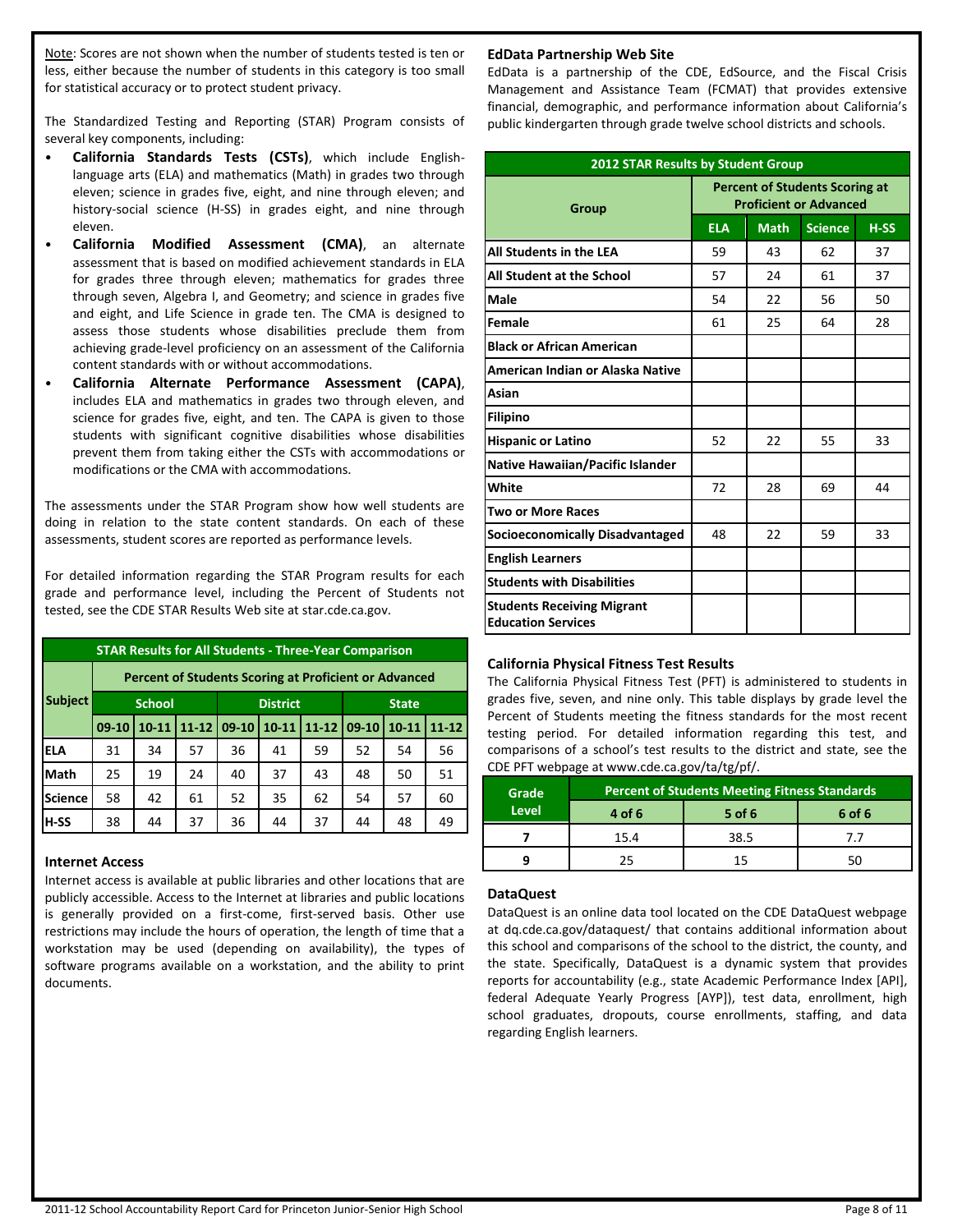#### **Academic Performance Index**

The Academic Performance Index (API) is an annual measure of state academic performance and progress of schools in California. API scores range from 200 to 1,000, with a statewide target of 800. For detailed information about the API, see the CDE API webpage at www.cde.ca.gov/ta/ac/ap/.

| API Growth by Student Group - Three-Year Comparison |                          |           |           |  |  |
|-----------------------------------------------------|--------------------------|-----------|-----------|--|--|
|                                                     | <b>Actual API Change</b> |           |           |  |  |
| Group                                               | 09-10                    | $10 - 11$ | $11 - 12$ |  |  |
| All Students at the School                          | 25                       | $-23$     | 89        |  |  |
| <b>Black or African American</b>                    |                          |           |           |  |  |
| American Indian or Alaska Native                    |                          |           |           |  |  |
| Asian                                               |                          |           |           |  |  |
| <b>Filipino</b>                                     |                          |           |           |  |  |
| <b>Hispanic or Latino</b>                           |                          |           | 104       |  |  |
| <b>Native Hawaiian/Pacific Islander</b>             |                          |           |           |  |  |
| White                                               |                          |           |           |  |  |
| <b>Two or More Races</b>                            |                          |           |           |  |  |
| <b>Socioeconomically Disadvantaged</b>              | 8                        | $-14$     | 108       |  |  |
| <b>English Learners</b>                             |                          |           |           |  |  |
| <b>Students with Disabilities</b>                   |                          |           |           |  |  |

#### **Academic Performance Index Ranks - Three-Year Comparison**

This table displays the school's statewide and similar schools' API ranks. The **statewide API rank** ranges from 1 to 10. A statewide rank of 1 means that the school has an API score in the lowest ten percent of all schools in the state, while a statewide rank of 10 means that the school has an API score in the highest ten percent of all schools in the state. The **similar schools API rank** reflects how a school compares to 100 statistically matched "similar schools." A similar schools rank of 1 means that the school's academic performance is comparable to the lowest performing ten schools of the 100 similar schools, while a similar schools rank of 10 means that the school's academic performance is better than at least 90 of the 100 similar schools.

| Academic Performance Index Ranks - Three-Year Comparison |  |  |  |  |  |  |  |
|----------------------------------------------------------|--|--|--|--|--|--|--|
| <b>API Rank</b><br>2009<br>2010<br>2011                  |  |  |  |  |  |  |  |
| <b>Statewide</b>                                         |  |  |  |  |  |  |  |
| lSimilar Schools                                         |  |  |  |  |  |  |  |

#### **Federal Intervention Program (School Year 2012-13)**

Schools and districts receiving federal Title I funding enter Program Improvement (PI) if they do not make AYP for two consecutive years in the same content area (ELA or mathematics) or on the same indicator (API or graduation rate). After entering PI, schools and districts advance to the next level of intervention with each additional year that they do not make AYP. For detailed information about PI identification, see the CDE PI Status Determinations webpage: www.cde.ca.gov/ta/ac/ay/tidetermine.asp.

| <b>Indicator</b>                                    | <b>School</b> | <b>District</b> |
|-----------------------------------------------------|---------------|-----------------|
| <b>Program Improvement Status</b>                   | In PI         | Not In PI       |
| <b>First Year of Program Improvement</b>            | 2009-2010     |                 |
| Year in Program Improvement                         | Year 2        |                 |
| Number of Schools Currently in Program Improvement  |               |                 |
| Percent of Schools Currently in Program Improvement | 50            |                 |

#### **API Growth by Student Group - 2012 Growth API Comparison**

This table displays, by student group, the number of students included in the API and the 2012 Growth API (API-G) at the school, district, and state level.

| <b>Group</b>            |                 | <b>School</b> | <b>District</b> | <b>State</b> |
|-------------------------|-----------------|---------------|-----------------|--------------|
| <b>All Students</b>     | <b>Students</b> | 86            | 155             | 4,664,264    |
| at the School           | API-G           | 775           | 796             | 788          |
| <b>Black or</b>         | <b>Students</b> | $\Omega$      | $\Omega$        | 313,201      |
| <b>African American</b> | API-G           |               |                 | 710          |
| American Indian or      | <b>Students</b> | 6             | 9               | 31,606       |
| <b>Alaska Native</b>    | API-G           |               |                 | 742          |
| Asian                   | <b>Students</b> | 0             | 0               | 404,670      |
|                         | API-G           |               |                 | 905          |
| <b>Filipino</b>         | <b>Students</b> | $\Omega$      | $\overline{0}$  | 124,824      |
|                         | API-G           |               |                 | 869          |
| <b>Hispanic</b>         | <b>Students</b> | 52            | 96              | 2,425,230    |
| or Latino               | API-G           | 764           | 782             | 740          |
| Native Hawaiian/        | <b>Students</b> | $\Omega$      | $\Omega$        | 26,563       |
| <b>Pacific Islander</b> | API-G           |               |                 | 775          |
| White                   | <b>Students</b> | 28            | 50              | 1,221,860    |
|                         | API-G           | 808           | 841             | 853          |
| Two                     | <b>Students</b> | $\Omega$      | $\Omega$        | 88,428       |
| or More Races           | API-G           |               |                 | 849          |
| Socioeconomically       | <b>Students</b> | 60            | 119             | 2,779,680    |
| <b>Disadvantaged</b>    | API-G           | 757           | 786             | 737          |
| <b>English Learners</b> | <b>Students</b> | 12            | 45              | 1,530,297    |
|                         | API-G           | 598           | 725             | 716          |
| <b>Students</b>         | <b>Students</b> | 5             | 9               | 530,935      |
| with Disabilities       | <b>API-G</b>    |               |                 | 607          |

#### **Adequate Yearly Progress**

The federal ESEA requires that all schools and districts meet the following Adequate Yearly Progress (AYP) criteria:

- Participation rate on the state's standards-based assessments in ELA and mathematics
- Percent proficient on the state's standards-based assessments in ELA and mathematics
- API as an additional indicator
- Graduation rate (for secondary schools)

Detailed information about AYP, can be found at the CDE Adequate Yearly Progress (AYP) webpage at www.cde.ca.gov/ta/ac/ay/.

| <b>AYP Criteria</b>                           | <b>School</b> | <b>District</b> |
|-----------------------------------------------|---------------|-----------------|
| <b>Made AYP Overall</b>                       | Yes           | Yes             |
| Met Participation Rate: English-Language Arts | Yes           | Yes             |
| <b>Met Participation Rate: Mathematics</b>    | Yes           | Yes             |
| Met Percent Proficient: English-Language Arts | Yes           | Yes             |
| Met Percent Proficient: Mathematics           | Yes           | Yes             |
| <b>Met API Criteria</b>                       | Yes           | Yes             |
| Met Graduation Rate (if applicable)           | N/A           | N/A             |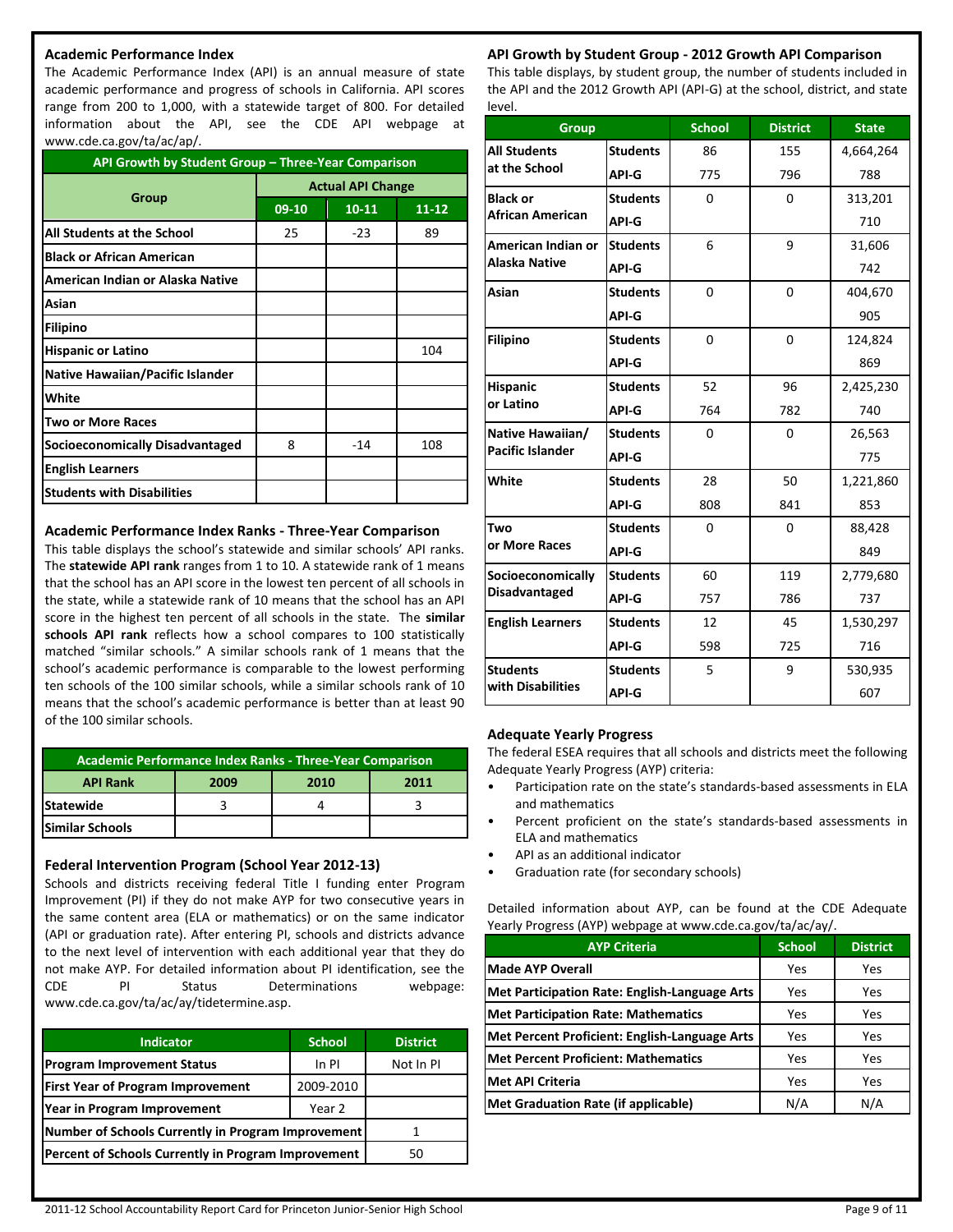#### **Admission Requirements for California's Public Universities**

#### **University of California**

Admission requirements for the University of California (UC) follow guidelines set forth in the Master Plan, which requires that the top oneeighth of the state's high school graduates, as well as those transfer students who have successfully completed specified college course work, be eligible for admission to the UC. These requirements are designed to ensure that all eligible students are adequately prepared for Universitylevel work.

For general admissions requirements, please visit the UC Admissions Information webpage at www.universityofcalifornia.edu/admissions/. (Outside source)

#### **California State University**

Eligibility for admission to the California State University (CSU) is determined by three factors:

- Specific high school courses
- Grades in specified courses and test scores
- Graduation from high school

Some campuses have higher standards for particular majors or students who live outside the local campus area. Because of the number of students who apply, a few campuses have higher standards (supplementary admission criteria) for all applicants. Most CSU campuses have local admission guarantee policies for students who graduate or transfer from high schools and colleges that are historically served by a CSU campus in that region. For admission, application, and fee information see the CSU webpage at

www.calstate.edu/admission/admission.shtml. (Outside source)

#### **Completion of High School Graduation Requirements**

This table displays, by student group, the Percent of Students who began the 2011-12 school year in grade twelve and were a part of the school's most recent graduating class, meeting all state and local graduation requirements for grade twelve completion, including having passed both the ELA and mathematics portions of the CAHSEE or received a local waiver or state exemption.

| <b>Completion of High School Graduation Requirements</b> |                                 |                 |              |  |  |
|----------------------------------------------------------|---------------------------------|-----------------|--------------|--|--|
|                                                          | <b>Graduating Class of 2012</b> |                 |              |  |  |
| Group                                                    | <b>School</b>                   | <b>District</b> | <b>State</b> |  |  |
| <b>All Students</b>                                      | 95                              | 95              |              |  |  |
| <b>Black or African American</b>                         | N/D                             | N/D             |              |  |  |
| American Indian or Alaska Native                         | N/D                             | N/D             |              |  |  |
| Asian                                                    | N/D                             | N/D             |              |  |  |
| <b>Filipino</b>                                          | N/D                             | N/D             |              |  |  |
| <b>Hispanic or Latino</b>                                | 91                              | 91              |              |  |  |
| Native Hawaiian/Pacific Islander                         | 100                             | 100             |              |  |  |
| White                                                    | 100                             | 100             |              |  |  |
| Two or More Races                                        | N/D                             | N/D             |              |  |  |
| <b>Socioeconomically Disadvantaged</b>                   | 91                              | 91              | ---          |  |  |
| <b>English Learners</b>                                  | 100                             | 100             |              |  |  |
| <b>Students with Disabilities</b>                        | 100                             | 100             |              |  |  |

| <b>Dropout Rate and Graduation Rate</b>    |       |       |       |  |  |  |
|--------------------------------------------|-------|-------|-------|--|--|--|
| Indicator<br>2008-09<br>2009-10<br>2010-11 |       |       |       |  |  |  |
| Dropout Rate (1-year)                      | 5     | 5.9   | 5     |  |  |  |
| <b>Graduation Rate</b>                     |       |       | 90.00 |  |  |  |
| <b>District</b>                            |       |       |       |  |  |  |
| Dropout Rate (1-year)                      | 6     | 15    | 5     |  |  |  |
| <b>Graduation Rate</b>                     |       |       | 90.00 |  |  |  |
| Dropout Rate (1-year)                      | 5.7   | 16.6  | 14.4  |  |  |  |
| <b>Graduation Rate</b>                     | 78.59 | 80.53 | 76.26 |  |  |  |

The National Center for Education Statistics graduation rate as reported in AYP is provided in this table.

#### **California High School Exit Examination**

The California High School Exit Examination (CAHSEE) is primarily used as a graduation requirement. However, the grade ten results of this exam are also used to establish the percentages of students at three proficiency levels (not proficient, proficient, or advanced) in ELA and mathematics to compute AYP designations required by the federal ESEA, also known as NCLB. For detailed information regarding CAHSEE results, see the CDE CAHSEE Web site at cahsee.cde.ca.gov/.

| <b>CAHSEE Results for All Students - Three-Year Comparison</b><br><b>Percent of Students Scoring at Proficient or Advanced</b> |         |         |         |  |
|--------------------------------------------------------------------------------------------------------------------------------|---------|---------|---------|--|
| <b>Subject</b>                                                                                                                 | 2009-10 | 2010-11 | 2011-12 |  |
| <b>English-Language Arts</b>                                                                                                   | 22      | 35      | 41      |  |
| <b>Mathematics</b>                                                                                                             | 29      | 29      | 48      |  |
| <b>District</b>                                                                                                                |         |         |         |  |
| <b>English-Language Arts</b>                                                                                                   | 22      | 35      | 41      |  |
| <b>Mathematics</b>                                                                                                             | 29      | 29      | 48      |  |
| <b>English-Language Arts</b>                                                                                                   | 54      | 59      | 56      |  |
| <b>Mathematics</b>                                                                                                             | 54      | 56      | 58      |  |

| Advanced Placement Courses (School Year 2011-12) |                                                   |                                                              |  |  |
|--------------------------------------------------|---------------------------------------------------|--------------------------------------------------------------|--|--|
| <b>Subject</b>                                   | <b>Number of</b><br><b>AP Courses</b><br>Offered* | <b>Percent of</b><br><b>Students In</b><br><b>AP Courses</b> |  |  |
| <b>Computer Science</b>                          | 0                                                 |                                                              |  |  |
| <b>English</b>                                   | 1                                                 |                                                              |  |  |
| <b>Fine and Performing Arts</b>                  | 0                                                 |                                                              |  |  |
| <b>Foreign Language</b>                          | 0                                                 |                                                              |  |  |
| <b>Mathematics</b>                               | 1                                                 |                                                              |  |  |
| <b>Science</b>                                   | 0                                                 |                                                              |  |  |
| <b>Social Science</b>                            | 0                                                 |                                                              |  |  |
| <b>All courses</b>                               | 2                                                 | 1.9                                                          |  |  |

Where there are student course enrollments.